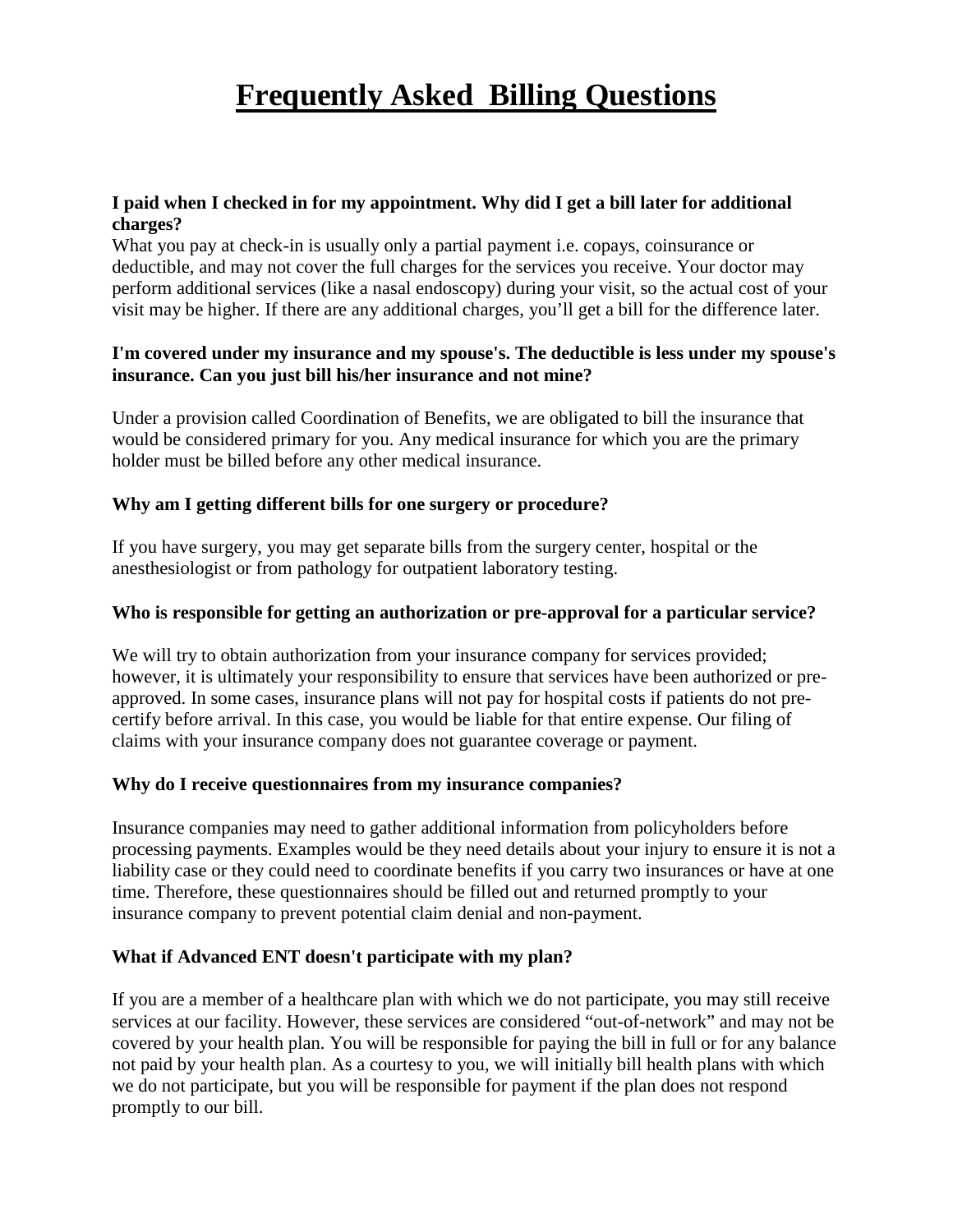# **How will I know if my insurance company has paid my bill?**

After your insurance company has paid and/or processed its portion of your claim, we will send you a statement. This statement will indicate payments and adjustments that have been posted to your account and any balance you are required to pay. You should also receive an explanation of benefits from your insurance company.

## **I received a check from my insurance company. What do I do?**

Some insurance companies send payment for medical services to the patient instead of the doctor. If you have already paid your doctor in full, then you should cash the check. If you have not paid your doctor you should:

- Contact your physician and inform them that you received a check from your insurance company.
- Find how much your account balance is.

You can sign the back of the check and send it to your doctor or you can deposit the check into your checking account and write a check to your doctor.

## **What's an Explanation of Benefits (EOB)?**

An Explanation of Benefits is a document from your insurance company that shows how they processed your claim. It contains information such as co-pays, deductibles or non-covered services. EOBs should be kept for future reference.

#### **What is a co-payment?**

A co-payment is a set fee the member pays to providers at the time service is rendered. Co-pays are applied to emergency room visits, hospital admissions, office visits, etc. The fees are usually minimal. The patient should be aware of the co-payment amounts prior to service. Most times, co-payments are indicated on the patient's insurance card.

#### **What is co-insurance?**

Co-insurance is a form of cost sharing. After your deductible has been met, your insurance plan will begin paying a percentage of your bills. The remaining amount, known as co-insurance, is the portion due by the patient.

#### **What is a deductible?**

Deductibles are provisions that require the member to accumulate a specific dollar amount of medical bills before benefits are paid. Once the patient has met their deductible, the insurance usually pays a percentage of the remaining bill or bills. The patient is liable for the unpaid percentage. Deductibles are reset annually, usually starting in January. The status of your deductible can be found most often at times on your EOB or by calling the member services phone number on the back of your insurance card.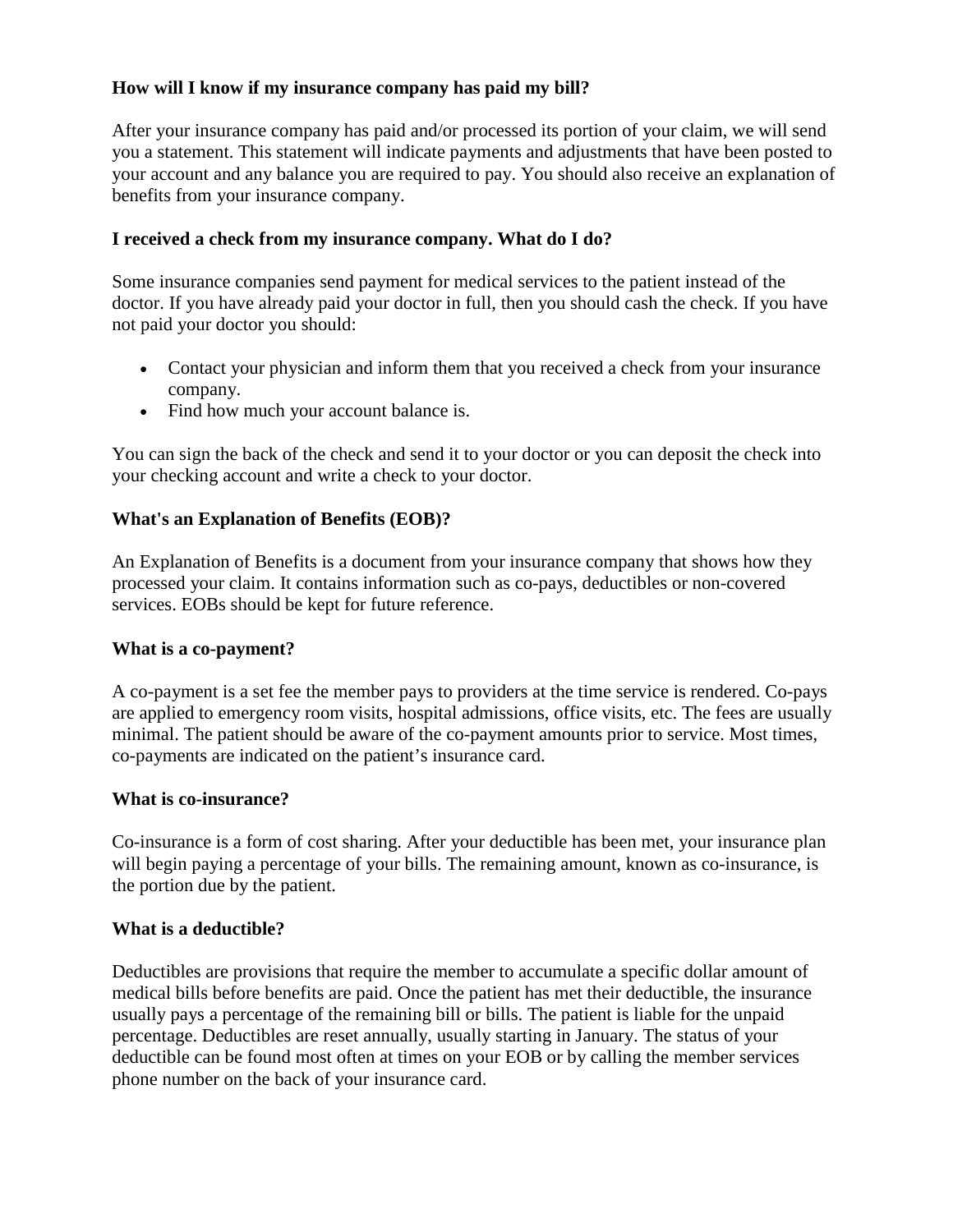## **Why am I being asked for a deductible deposit when my card clearly states a co-payment on it?**

Our practice has identified that you have a high deductible health plan and that your deductible has not been met. Until your deductible is met, the insurance will only process your claims at their 'allowed amount' and drop the balance they would have paid to the patient's responsibility. The co-payment is not active until the deductible is met. Since our Pre-Registration department verifies your insurance prior to seeing our providers and can validate your deductible status, Advanced ENT may ask for a deposit to apply to these services, since it is understandable that your financial responsibility from the claim will be much greater than a co-payment. The deposit amount is applied to your balance and you may still receive a statement for any remaining balances.

# **What is an 'allowed amount'?**

An 'allowed amount' is the maximum amount of the billed charge an insurance company deems is payable by the plan. The insurance will base their payment to Advanced ENT and remaining patient responsibility based on their 'allowed amount'.

# **I received notice that my insurance company has paid part of my bill, but I don't understand how they calculated the payment amount. Can you help me?**

For answers to any questions about insurance payments, deductibles, co-payments or how the insurance determines the payment, you should check with your insurance carrier.

# **Why am I being asked to contact my insurance company to get payment sent to Advanced ENT? Isn't that the practice's responsibility?**

Occasionally we will experience difficulty obtaining payment and will ask you to help. There are many different reasons why an insurance company will withhold payment, and the insured member can usually help resolve these problems.

# **How do I follow-up with my insurance company?**

Most insurance company ID cards have a customer service phone number on the back. Before you call, have available your insurance card, date of service, our practice's name, original billed amount, patient name and claim number if applicable. Write down the name of the person you talked with at the insurance company and ask for the reference # of the call. If the bill has not been paid, find out the anticipated payment date and ask what is needed. If the bill is not paid in the stated timeframe, follow-up with the insurance company again and, if necessary, request to speak to a supervisor. Other key questions you should ask the insurance company customer service representative include the following:

- Have you received the Advanced ENT's bill for these services?
- Am I covered for these services?
- When will you pay Advanced ENT for these services?
- What portion of this bill will I be responsible for paying?
- What is the status of the account? If paid, ask when and to whom.